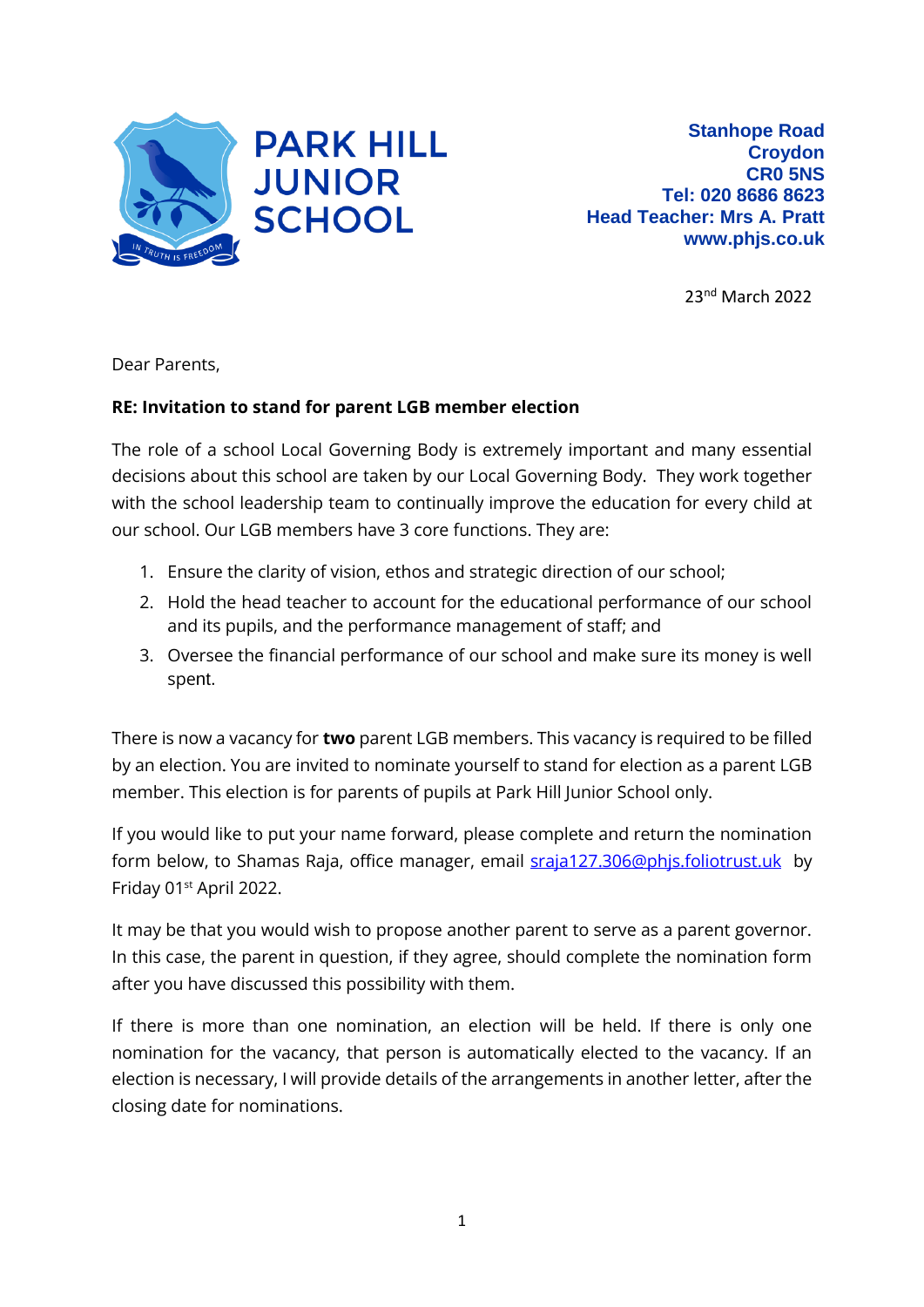Kind Regards,

Ann Pratt

## **Parent LGB member nomination form**

I wish to serve as a parent LGB Member and to be a candidate if an election is necessary. I enclose the signed declaration of eligibility and a personal statement.

Forename(s) …………………………………………….. Surname …………………………

Signed:…..……………………………………..…………….

Date: ……………………………………………………..

*This form must be returned to the Shamas Raja, office manager, tel 0208 6868623- email [sraja127.306@phjs.foliotrust.uk](mailto:sraja127.306@phjs.foliotrust.uk) by* end of the school day on Friday 01st April 2022.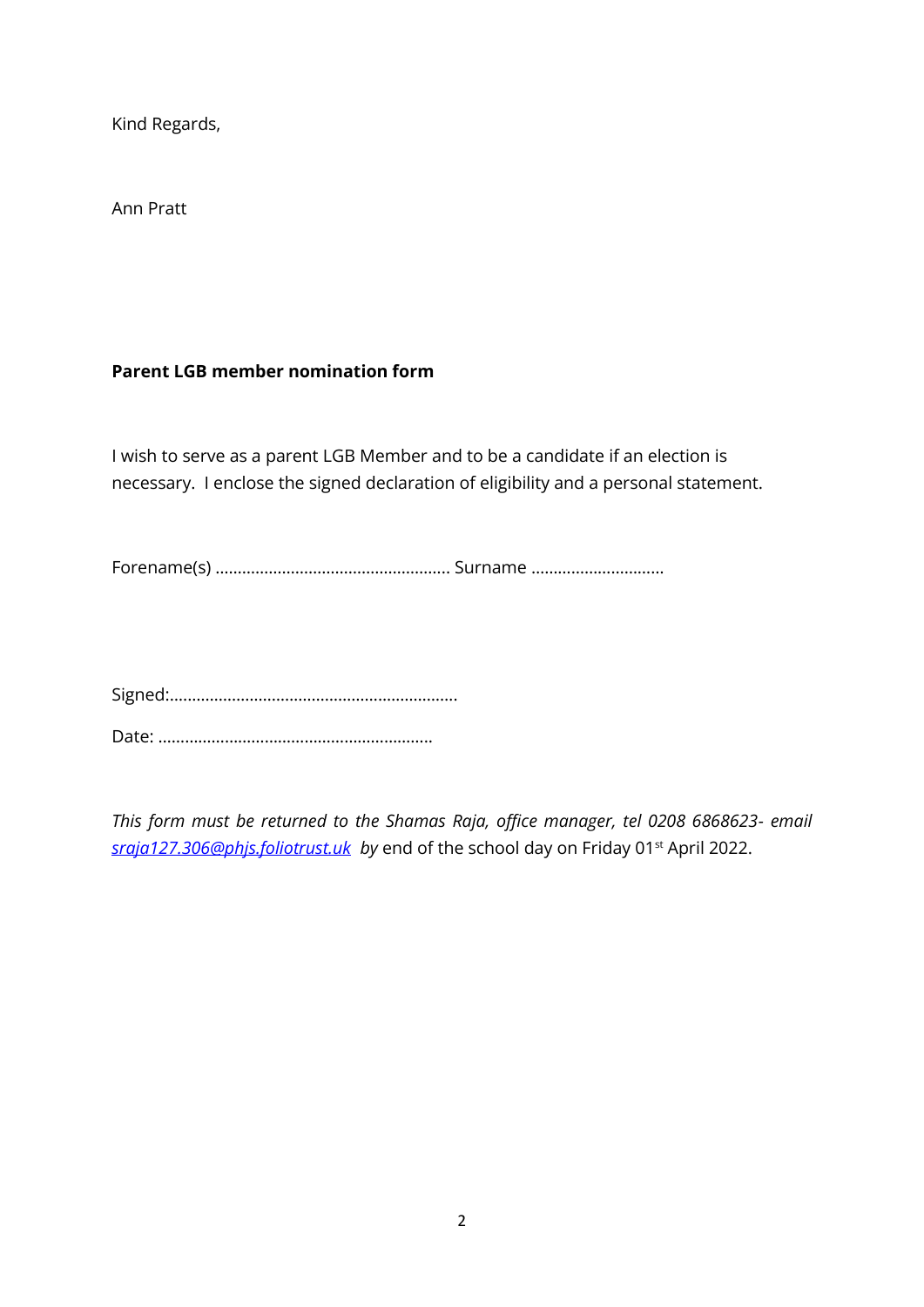**Personal Statement**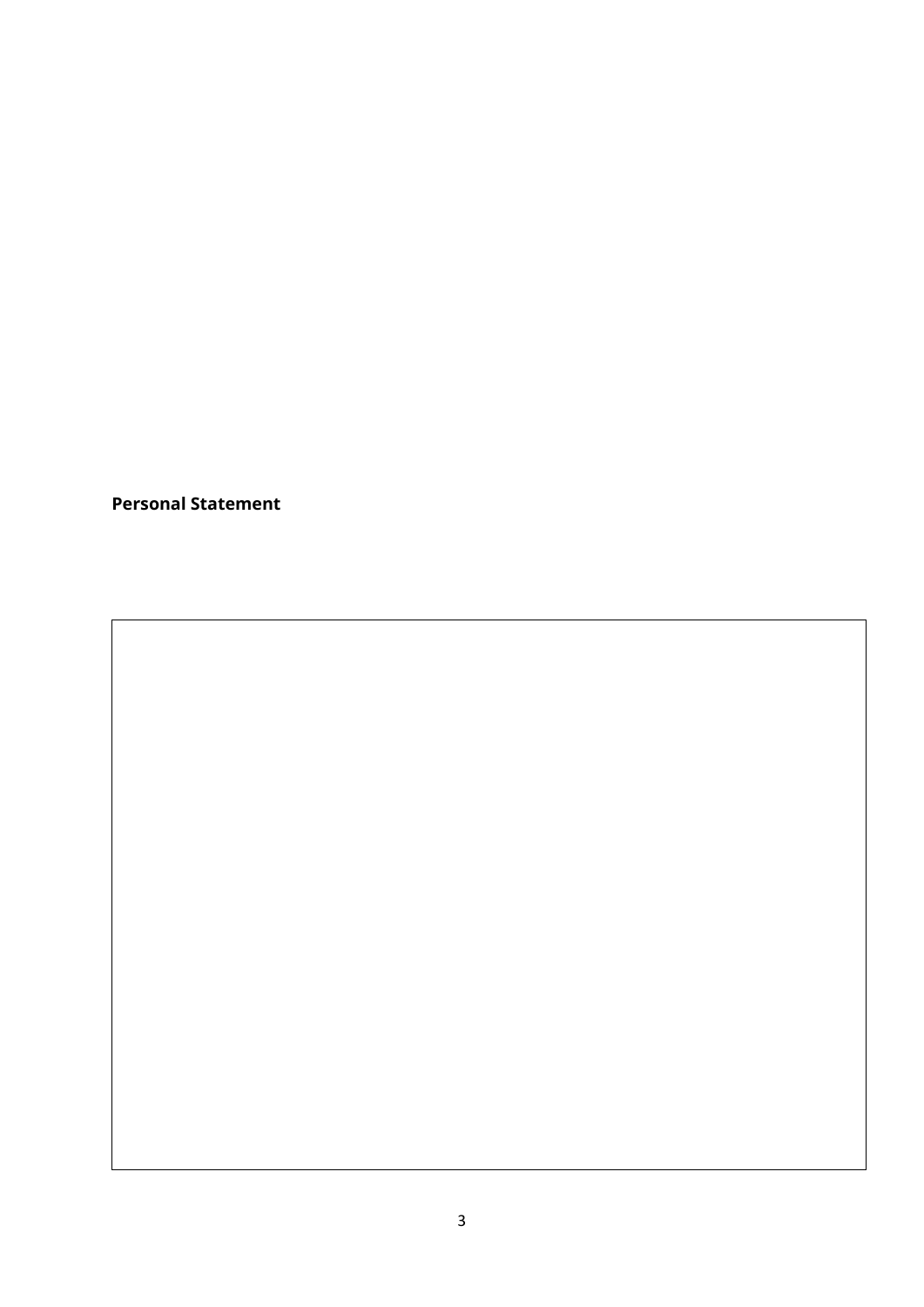## **The declaration of eligibility, the nomination form and the personal statement must be returned to Shamas Raja within the stated timescale.**

## **Appendix 1A Parent LGB member Declaration of Eligibility**

I declare that I am not disqualified from serving as a school parent L member and that:

- I am aged 18 or over and not a registered pupil at the school.
- I do not already hold a governorship of the same school.
- I am not the subject of a bankruptcy restriction order, an interim bankruptcy restriction order, a debt relief restriction order or an interim debt relief restriction order.
- I have not had my estate sequestrated and the sequestration order has not been discharged, annulled or reduced.
- I am not subject to a disqualification order or a disqualification undertaking under either the Company Directors Disqualification Act 1986 or the Company Directors Disqualification (Northern Ireland) Order 2002.
- I am not subject to an order made under section 492(2)(b) of the Insolvency Act 1986 (failure to pay under county court administration order).
- I have not been removed from the office of charity trustee or trustee for a charity by the Charity Commissioners or High Court on grounds of any misconduct or mismanagement, or under Section 34 of the Charities and Trustees Investment (Scotland) Act 2005 from participating in the management or control of any body.
- I am not included in the list of people considered by the Secretary of State as unsuitable to work with children (under section 1 of the Protection of Children Act 1999).
- I have not been subject to a direction of the Secretary of State under section 142 of the Education Act 2002.
- I am not barred from regulated activity relating to children in accordance with section 3(2) of the Safe Guarding Vulnerable Groups Act 2006.
- I have not been disqualified from registration for childminding or providing day care.
- I have not been disqualified from working with children under sections 28, 29 or 29A of the Criminal Justice and Court Services Act 2000.
- I have not been disqualified from registration under Part 2 of the Children and Families (Wales) Measure 2010 or Part 3 of the Childcare Act 2006.
- I have not received a sentence of imprisonment (whether suspended or not) in the UK or elsewhere, for a period greater than three months (without the option of a fine) in the five years before becoming a governor or since becoming a governor.\*